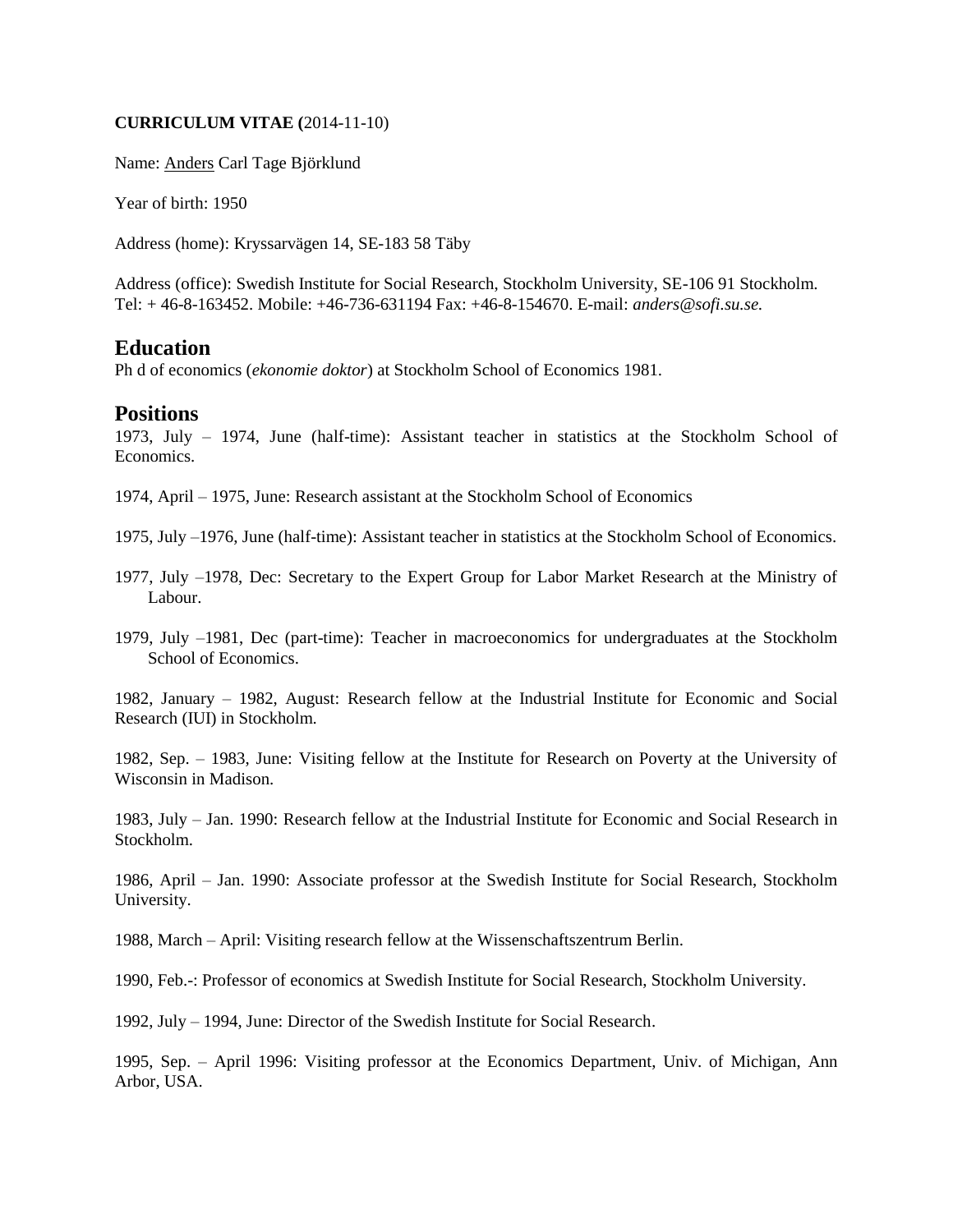2000, Aug – 2002: Dec: Director of the Swedish Institute for Social Research.

2009, Jan – : Director of the Swedish Institute for Social Research.

#### **Other appointments and academic service**

- 1979, Jan. 1981, Dec.: Secretary to the Expert Group for Labor Market Research at the Ministry of Labor.
- 1984-1988: Secretary to the Swedish Economic Association.
- 1989-90: Member of the SNS Economic Policy Group.
- 1990, Jan. –June 1998: Member of the Economic Council at the Ministry of Finance.
- 1992-1999: Member of the Scientific Council of the National Labour Market Board.
- 1992-1998: Member of the Editorial Board of the Review of Income and Wealth.
- 1996-2006: Member of Trygg-Hansa's research council.
- 1998-1999: Member of the Editorial Board of Arbetsmarknad och Arbetsliv.
- 1994-2000: Member of the Scientific Council of the European Society of Population Economics
- 2001: President of the European Society of Population Economics
- 1999-2004: Member of the Scientific Council of the National Social Insurance Board
- 2000 -: Research fellow of the IZA in Bonn
- 2001-: Member of the Royal Swedish Academy of Engineering Sciences (IVA)
- 2001-2010: Member of the board of the Swedish Economic Association
- 2003-2004: Editor of Ekonomisk Debatt.
- 2003-2006: Associate editor of the Journal of European Economic Association.
- 2003-2005: Economics representative in a priority group of the The Bank of Sweden Tercentenary Foundation.
- 2003-2008: Member of the Strategic Advisory Research Board of the Danish National Institute of Social Research.
- 2006-2009: Chairman of priority committee for support of large databases at the Swedish Research Council.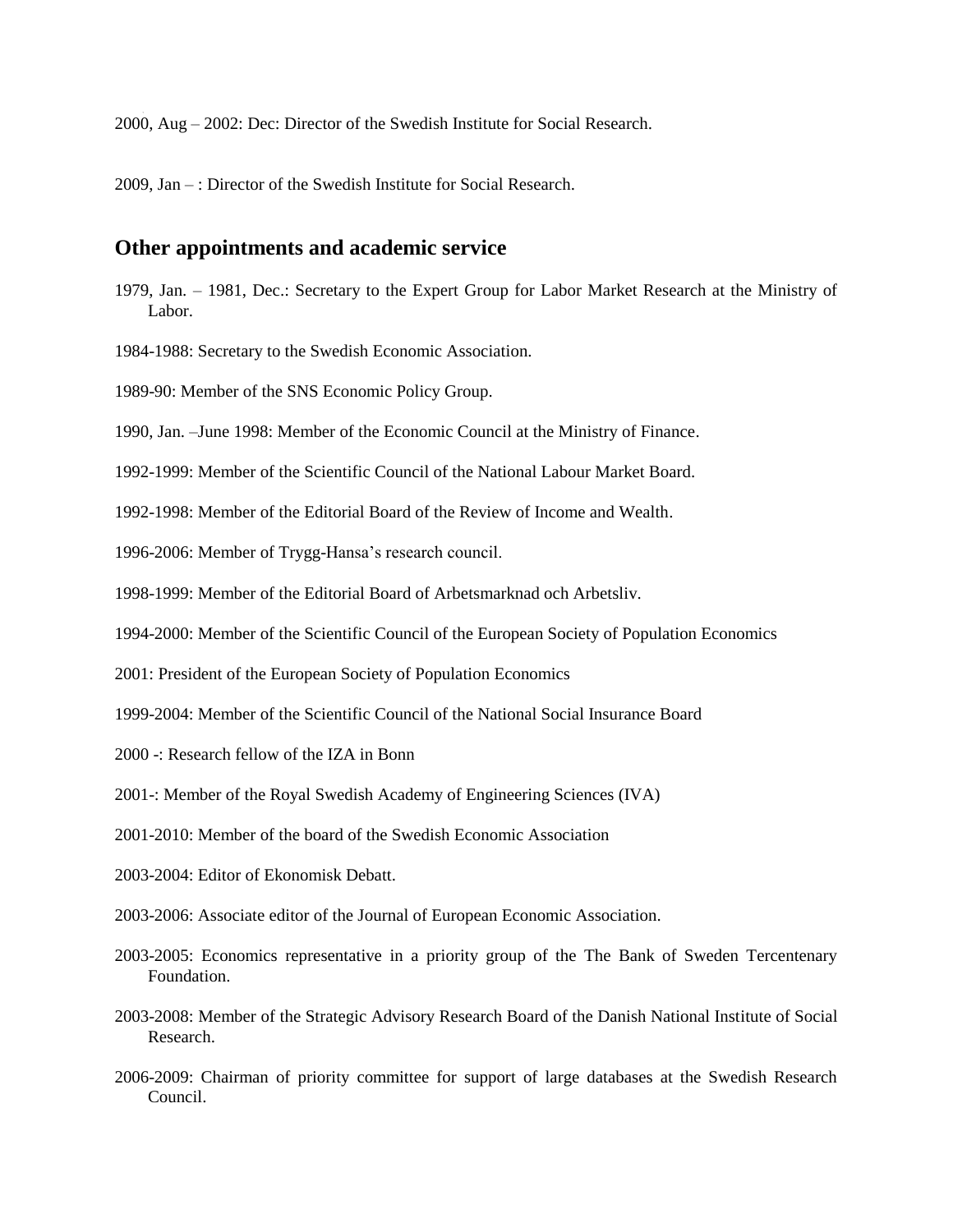- 2007-2009: Member of the board of IMS Institute for Evidence-Based Social Work Practice (IMS) at the National Board of Health and Welfare.
- 2008-2013: Associate editor of the European Journal of Population.

2008: Guest editor for special issue on education for the Scandinavian Journal of Economics.

- 2008-2010: President of the Swedish Economic Association.
- 2009-2013: Member of International Scientific Review Committee at Nicis, The Hague Netherlands.
- 2010-: Member of the editorial board of the B.E. Journal of Economic Policy & Analysis.

2012: Guest editor (with Peter Fredriksson) of special issue of Nordic Economic Policy Review.

2012: TrygFonden Foundation, Denmark, Peer Review Panel.

2012 (July)-: Member of the Swedish Fiscal Policy Council.

## **Refereeing**

*Acta Sociologica, American Economic Review, Applied Economics, British Journal of Industrial Relations, Berkeley Electronic Journal of Economic Analysis & Policy,British Journal of Sociology, Canadian Journal of Economics, China Economic Review, Demography, Eastern Economic Journal, Econometrica, Economic Inquiry, Economic Journal, Economica, Economics Bulletin, Economics Letters, Economics of Education Review, Educational Finance and Policy, Emerging Markets Finance and Trade, Empirical Economics, European Economic Review, European Journal of Population, European Sociological Review, Feminist Economics, Finanzarchiv, Industrial and Labor Relations Review, Industrial Relations, International Journal of Manpower, International Journal of Social Welfare, Journal of Applied Econometrics, Journal of Asian Economics, Journal of Comparative Economics, Journal of Economic Inequality, Journal of Economic Surveys, Journal of European Social Policy, Journal of the European Economic Association, Journal of Human Resources, Journal of The Japanese and International Economies, Journal of Labor Economics, Journal of Official Statistics, Journal of Political Economy, Journal of Population Economics, Journal of Public Economics, Journal of Socio-Economics, Kvinnovetenskaplig tidskrift, Labour Economics, Labour, Manchester School, Naationalökonomisk Tidskrift, PNAS, Population Research and Policy Review, Quarterly Journal of Economics, Review of Economics and Statistics, Review of Income and Wealth, Scandinavian Journal of Economics, Scandinavian Journal of Educational Research, Social Choice and Welfare, Social Forces, Social Science Research, Socialvetenskaplig Tidskrift, Sociological Methods and Research, Southern Economic Journal, Vienna Yearbook of Population Research.*

# **PUBLICATIONS BY FIELD AND TYPE**

### **Unemployment and unemployment compensation**

1. Dissertation: *Studies in the Dynamics of Unemployment*, Stockholm School of Economics 1981.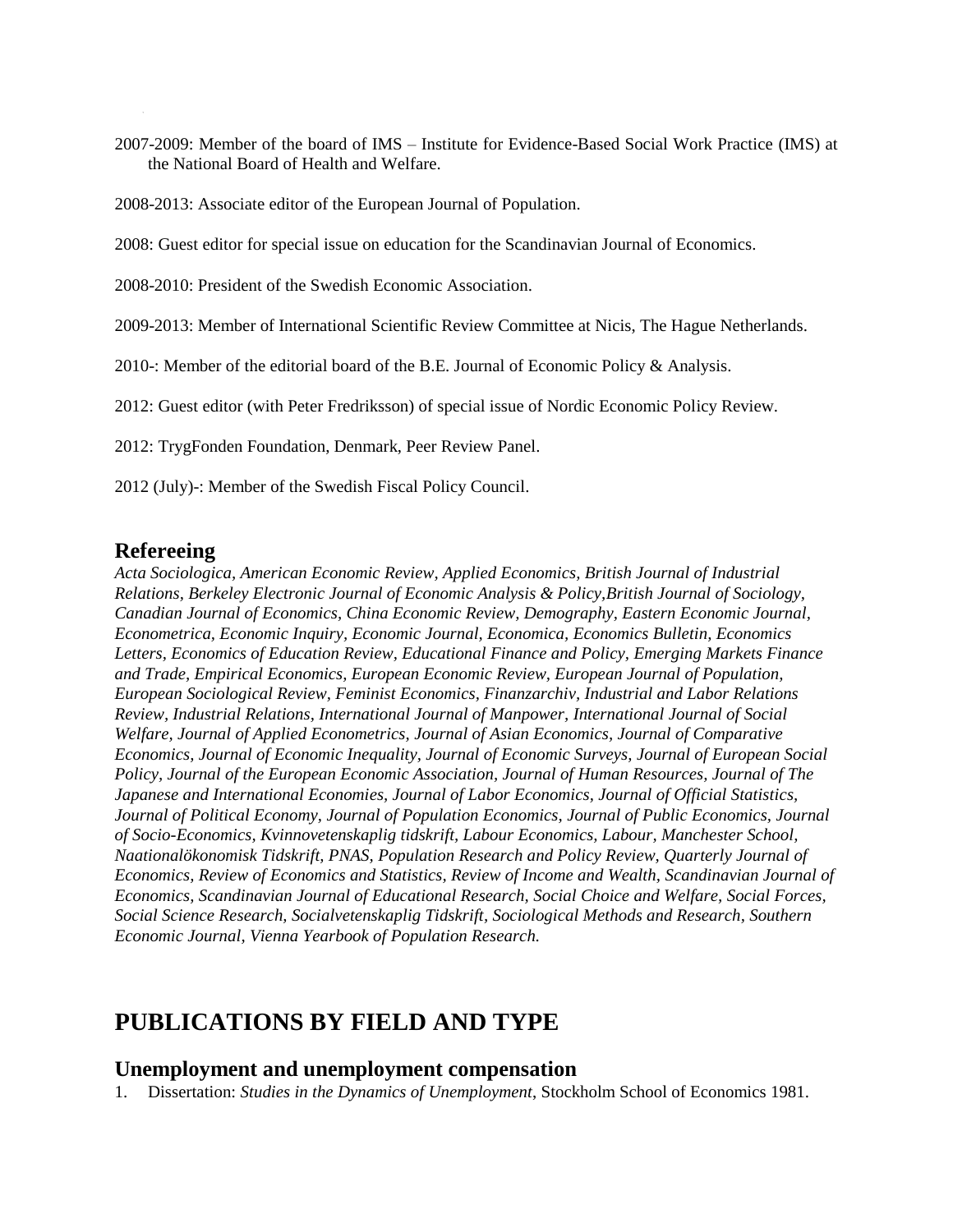(a) The Dynamics of Unemployment in Sweden - an Empirical Picture.

This is an extension of Spells ans Duration of Unemployment in Sweden 1965-78. *IIM-papers 1979-17*. International Institute of Management, Berlin.

(b) On the Duration of Unemployment in Sweden 1965-76. *The Scandinavian Journal of Economics*, Vol. 80, 1978: 421-439.

- (c) The Duration of Unemployment and Unexpected Inflation an Empirical Analysis. *American Economic Review*, March 1981: 121-131. With Bertil Holmlund.
- (d) Unemployment and Labor Market Prospects a Study of the Effects and Determinants of Unemployment.
- 2. The Structure and Dynamics of Unemployment: Sweden and the United States in *Studies in Labor Market Behavior: Sweden and the United States*, The Industrial Institute for Economic and Social Research, 1981. With Bertil Holmlund, extended version of 1(iii).
- 3. Measuring the Duration of Unemployment: A Note. *Scottish Journal of Political Economy*, Vol. 30, No. 2, June 1983.
- 4. The Individual Consequences of Unemployment A Survey of the Swedish Research. In *SOU 1984:31* (in Swedish).
- 5. Unemployment and Mental Health Some Evidence from Panel Data. *Journal of Human Resources*, Vol. XX, No. 4, Fall 1985: 469-483.
- 6. Unemployment, Labour Market Policy and Income Distribution. In I. Persson (ed.) *Generating Equality in the Welfare State*, 1990, Norwegian University Press.
- 7. Unemployment in Sweden. In (A. Björklund & T. Eriksson, eds.) *Unemployment in the Nordic Countries*, 1996, North-Holland, Amsterdam.
- 8. Unemployment in Sweden. *Nordisk Tidskrift för Politisk Ekonomi*, nr. 27/28, 1992 (in Swedish).
- 9. Unemployment Insurance, Labour Market Programmes and Repeated Unemployment in Sweden. *Swedish Economic Policy Review* Vol. 2, No. 1, Spring 1995, pp. 101-128. With Susanne Ackum-Agell & Anders Harkman.
- 10(a). Unemployment Compensation in Sweden Motives, Rules and Effects. In Björklund et al. *Inför omprövningen*, Liber förlag, 1983. With Bertil Holmlund, in Swedish.
- 10(b). The Economics of Unemployment Insurance The Case of Sweden, in *FIEF Studies in Labour Markets and Economic Policy* , Oxford: Oxford University Press, 1991. With Bertil Holmlund, extended version of 10(a).
- 11. Unemployment, Unemployment Compensation, and Income Distribution, *Tekniska Rapporter nr 40*, Nordisk Statistisk Sekretariat, 1986. In Swedish.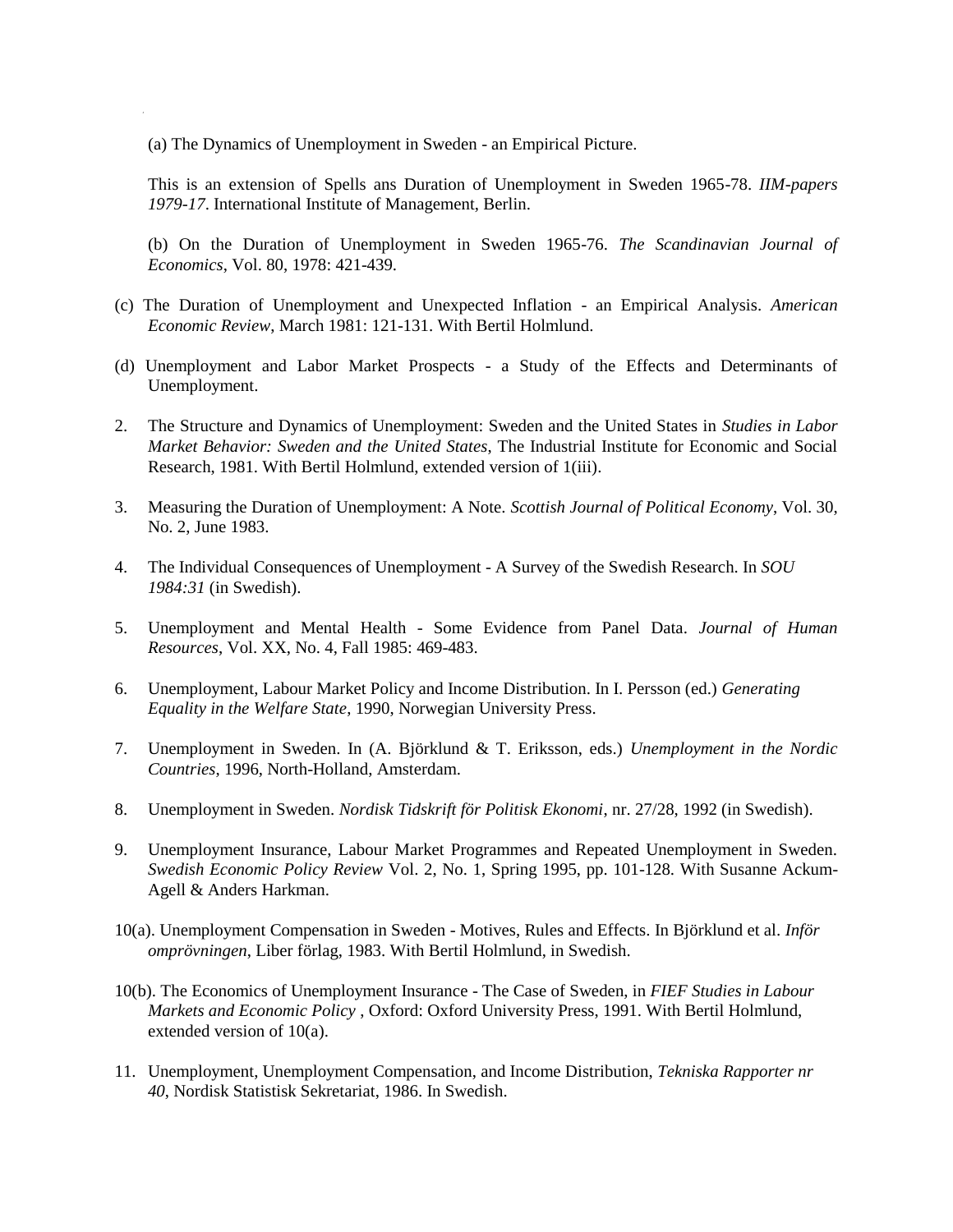- 12. Effects of Extended Unemployment Compensation in Sweden. In B. Gustafsson and A.Klevmarken (eds.) *The Political Economy of Social Security*, North-Holland, 1989. With Bertil Holmlund.
- 13(a). Arbetslöshet och psykisk ohälsa En nordisk översikt. In G Boström, C Eriksson, B Pettersson, B Starrin and PG Svensson (ed.), *Arbetslöshet, folkhälsa och välfärd*, Folkhälsoinstitutet och Centrum för folkhälsoforskning 1996. With Tor Eriksson.
- 13(b). Unemployment and Mental Health: a Survey of Nordic Research, extended version of 13(b). *Scandinavian Journal of Social Welfare*, 1998, 7, pp. 219-235. With Tor Eriksson.

### **Program evaluation, schooling, and job mobility**

- 1. A Note on the Interpretation of Lee's Self-Selection Model, January 1983, mimeo.
- 2. The Estimation of Wage Gains and Welfare Gains from Self-Selection Models, *Discussion Paper 735-83*. Institute for Research on Poverty. University of Wisconsin, Madison. With Robert Moffitt.
- 3. The Estimation of Wage Gains and Welfare Gains from Self-Selection Models. *The Review of Economics and Statistics*, Vol. LXIX, No. 1, Feb. 1987, pp. 42-49. With Robert Moffitt, shorter version of 2.
- 4. New Methods in Evaluation Research, *Report No. 9.* EFA, Ministry of Labor in Sweden, 1983. In Swedish.
- 5. What Experiments are Needed for Manpower Policy?, *Journal of Human Resources*, Vol XXIII, No 2, Spring 1988, pp. 267-277.
- 6(a). Classical Experiments in Labor Market Policy, *Research Report nr 37*, IUI Stockholm 1989. In Swedish.
- 6(b). Evaluations of Training Programs experiences and proposals for future research, *Discussion Paper 89-13,* Wissenschaftszentrum Berlin, 1989. English version of 6(a).
- 6. Job Mobility and Subsequent Wages in Sweden In J.v.Dijk et al. (eds), *Migration and Labor Market Adjustment*, 1989 Kluwer, Dortrecht. With Bertil Holmlund.
- 7. Potentials and Pitfalls of Panel Data the Case of Job Mobility. *European Economic Review*, Vol. 33, No. 2/3 March 1989, pp. 537-546.
- 9(a). Evaluations of Swedish Labor Market Policy, *Finnish EconomicPapers*, 1990, vol 3(1).
- 9(b). Evaluations of Labour Market Policy in Sweden, in OECD, *Evaluating Labour Market and Social Programmes*, 1991. Extended and revised version of 9(a).
- 9(c). The Swedish Experience, in Measuring Labour Market Measures, Ministry of Labour, Denmark, 1993. Extended and updated version of 9(b).
- 9(d). Evaluations of Labour Market Policy in Sweden, *International Journal of Manpower*, 1994, vol 15(5), pp. 16-32. Extended version of 9(c).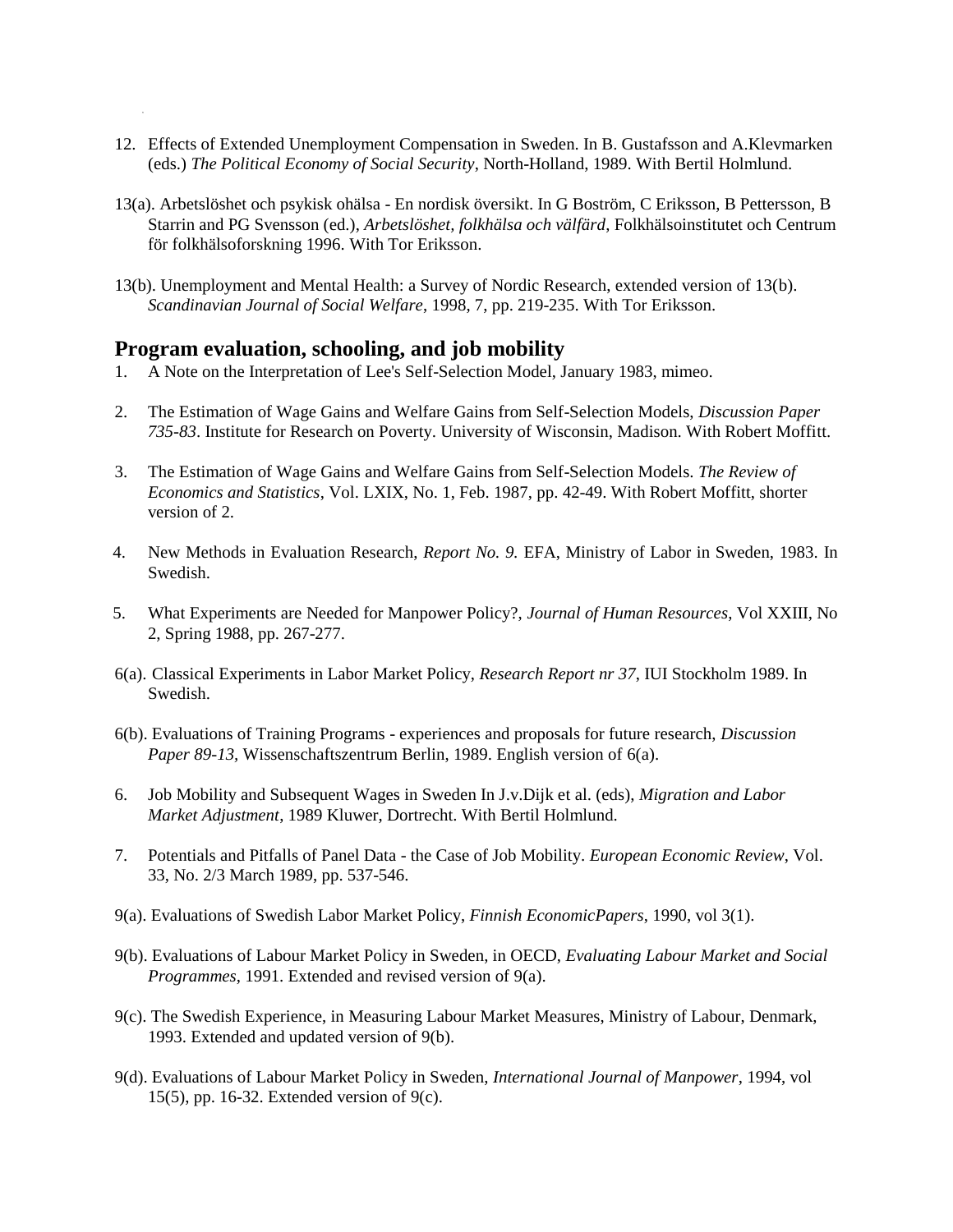- 10. Human-capital theory and on-the-job-training in *Sveriges Arbetsplatser*, SNS förlag, 1993, second extended version in 1996. In Swedish, with Håkan Regnér.
- 11. The returns to education in Sweden 1968-91, in *Sorteringen i skolan*, Robert Erikson and Janne Jonsson (eds.), Carlsson förlag, Stockholm 1994. In Swedish. With Christian Kjellström.
- 12. Comment on Richard Jackman, *Swedish Economic Policy Review*, vol 1(1-2) 1994.
- 13(a). The Output of the Swedish Education Sector, Working paper 1994:43, National Institute for Economic Research (KI). With Sofia Ahlroth and Anders Forslund.
- 13(b). The Output of the Swedish Education Sector, *The Review of Income and Wealth* 43(1), 1997, pp 89-114. Revised version of 13(a).
- 13(c). The value of Swedish education according to the market in A Björklund and A Forslund (eds.) *Studier av svensk utbildning*, Ekonomiska rådets årsbok för 1993. Shorter, revised version of 13(a). In Swedish.
- 14. The Impact of Family Background on the Returns on and Length of Schooling in Sweden in *Human Capital Creation in an Economic Perspective* (ed. Rita Asplund) Heidelberg: Physica-Verlag, 1994.
- 15. Experimental Evaluations for European Labour Market Policy, *International Handbook of Labour Market Policy and Labour Market Evaluation* (eds. Gunther Schmid et al.) Edward Elgar 1996. With Håkan Regnér.
- 16(a). Utbildningspolitik och utbildningens lönsamhet (Education policy and the return to education), in*Tillväxt och ekonomisk politik*, L Calmfors & M Persson (eds.), Studentlitteratur 1999. In Swedish.
- 16(b). Education policy and the return to education, *Swedish Economic Policy Review*, 2000(1), pp. 71- 105. Revised and updated version of 16(a).
- 17. How Reliable are Register Data for Estimating the Return on Schooling? An examination of Swedish data. *Scandinavian Journal of Educational Research,* 2000, Vol. 44 (4), pp- 341-355. With Jesper Antelius.
- 18**.** Estimating the Returns to Schooling in Sweden: How Useful is the Mincer-equation? *Economics of Education Review,* vol. 21 (3) 2002, pp. 195-210. With Christian Kjellström.
- 19(a). *Den svenska skolan. Effektiv? Jämlik?* Välfärdspolitiska rådets rapport år 2003. SNS förlag. With Per-Anders Edin, Peter Fredrikson and Alan Krueger.
- 19(b). *The Market Comes to Education in Sweden. An Evaluation of Sweden's surprising School Reforms.* Russell Sage Foundation 2005. Longer version of 19(a) (Melissa Clark is an additional coauthor).
- 20. *Den svenska utbildningspolitikens arbetsmarknadseffekter: vad säger forskningen?* IFAU rapport 2010:13. With Peter Fredriksson, Jan-Eric Gustafsson and Björn Öckert.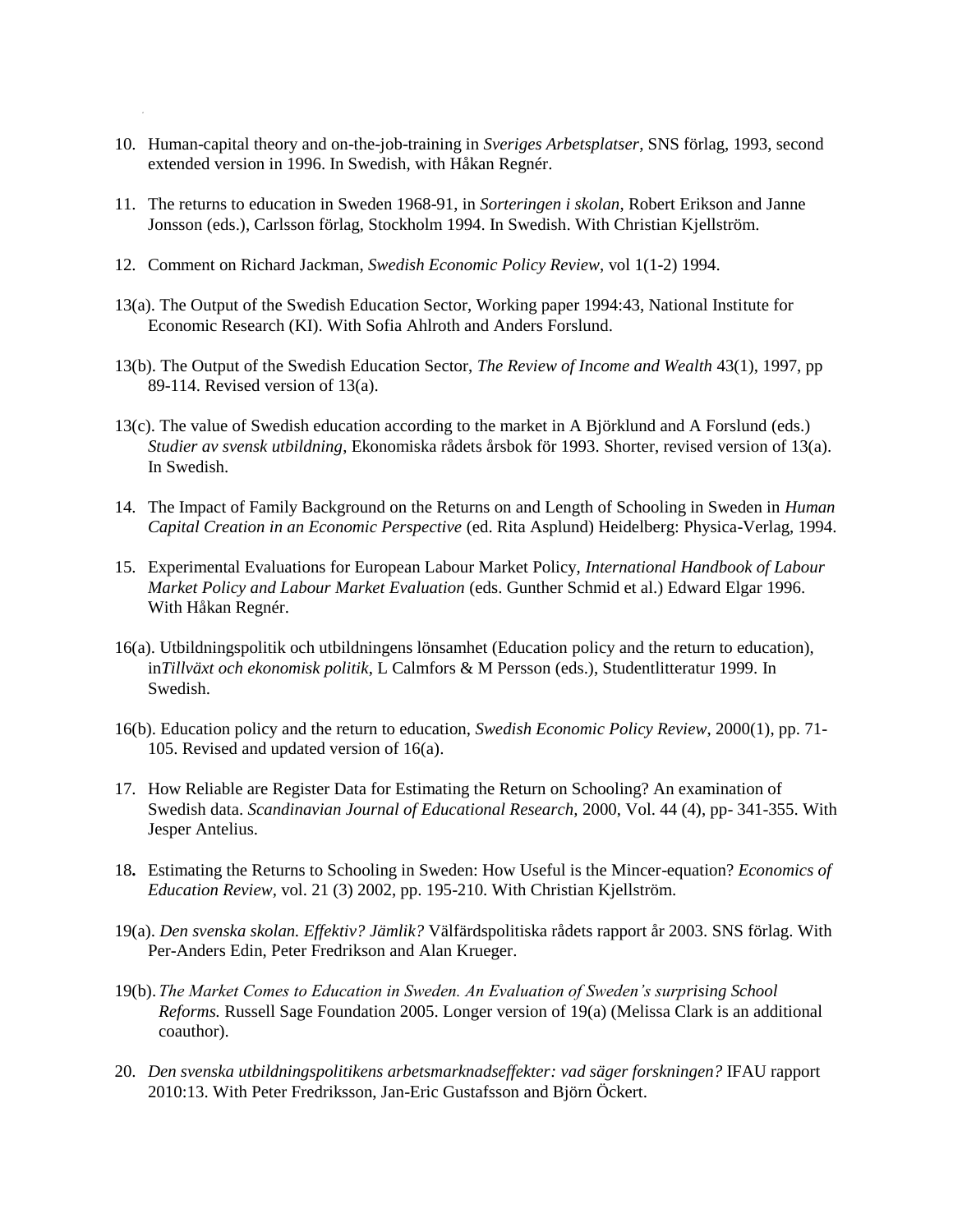# **Earnings and income inequality**

- 1. Assessing the Decline of Wage Dispersion in Sweden, *IUI Yearbook 1986-87*.
- 2. A Comment on the Wage Structure and the Functioning of the Labor Market in C-H. Siven (ed.) *Unemployment in Europe*, Timbro, 1987.
- 3. Piece-rates, on-the-job training and the wage-tenure profile, Working Paper, IUI, Stockholm 1989. With Jeanette Åkerman.
- 4. Unemployment and Income Distribution Time-series evidence from Sweden, *Scandinavian Journal of Economics*, 1991, 93(3), pp 457-465.
- 5. The Development of Income Distribution has Sweden become more fair? In Björklund m.fl, *Skatter och offentlig sektor*, SNS 1991, (in Swedish).
- 6. Rising female labour force participation and the distribution of family income the Swedish experience. *Acta Sociologica*, 1992, vol. 35(4), 299-309.
- 7. *Långsiktiga perspektiv på inkomstfördelningen*, Bilaga 8 till 1992 års långtidsutredning, Stockholm 1992.
- 8. A Comparison between Actual Distributions of Annual and Lifetime Income: Sweden 1951-1989. *The Review of Income and Wealth*, 39 (4) December 1993, pp. 377-386.
- 9(a). Generating Equality and Eliminating Poverty The Swedish Way, in R B Freeman, R Topel and B Swedenborg eds. *The Welfare State in Transition - reforming the Swedish model*, The University of Chicago Press, Chicago, 1997. With Richard Freeman.
- 9(b). Att utjämna inkomster och avskaffa fattigdom den svenska modellen, in *NBER-rapporten*, SNS förlag, 1995. With Richard Freeman. In Swedish, shorter version of 9(b).
- 10(a). Assessing the Effects of Swedish Tax and Benefit Reforms on Income Distribution Using Different Income Concepts, Tax Reform Evaluation Report nr 13 1995, National Institute of Economic Research. With Mårten Palme & Ingemar Svensson.
- 10(b).Tax Reforms and Income Distribution: An Assessment Using Different Income Concepts. *Swedish Economic Policy Review*, vol 2(2), 1995, pp. 229-266. With Mårten Palme & Ingemar Svensson. Shorter version of 10(a).
- 11. Unemployment Shocks and Income Distribution: How did the Nordic Countries Fare During their Crises? *Scandinavian Journal of Economics*, 2000, vol 102(1), pp. 77-99. 2000. With Rolf Aaberge, Markus Jäntti, Peder Pedersen, Nina Smith & Tom Wennemo.
- 12. Income distribution in Sweden: What is the achievement of the welfare state? *Swedish Economic Policy Review*, Vol 5 (1) 1998: 39-80.
- 13. A new series of income distribution 1951 to 1975, paper presented at the IARIW-conference August 1998. With Mårten Palme.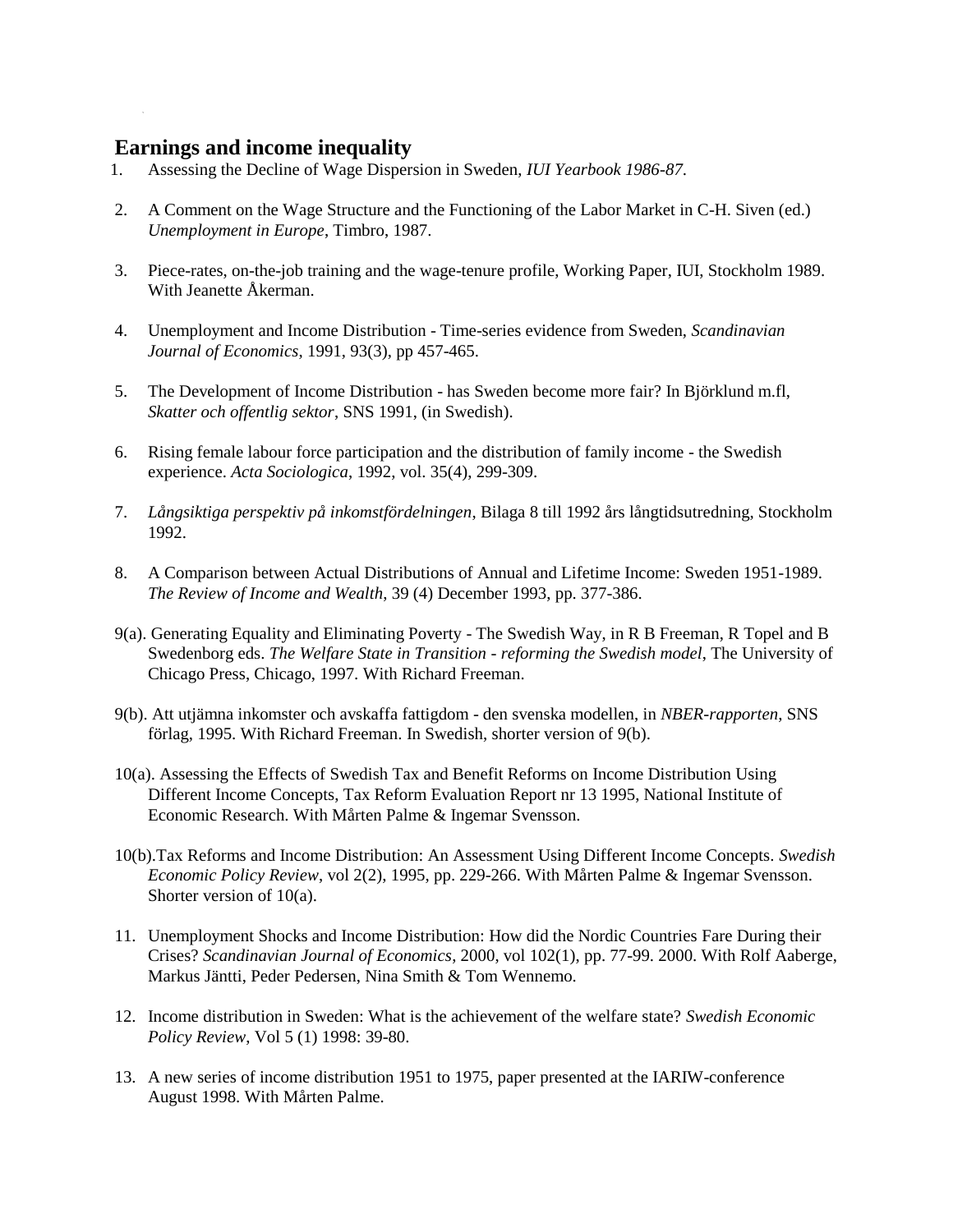- 14. The evolution of income inequality during the rise of the Swedish welfare state 1951 to 1973. *Nordic Journal of Political Economy*, 2000, vol 26(2): 115-128. With Mårten Palme.
- 15. Income inequality and income mobility in the Scandinavian Countries compared to the United States. *Review of Income and Wealth* December 2002, vol. 48(4): 443-469. With Rolf Aaberge, Markus Jäntti, Mårten Palme, Peder Pedersen, Nina Smith, & Tom Wennemo.
- 16. Income redistribution over the life cycle and between individuals empirical evidence based on Swedish panel data. In D. Cohen, T. Piketty & G. Saint-Paul (eds.), *The Economics of Rising Inequality*, Oxford University Press, 2002, pp. 205-223. With Mårten Palme.
- 17. Is there a glass ceiling in Sweden? *Journal of Labor Economics,* January 2003, vol 21(1): 145-177*.* With James Albrecht & Susan Vroman.
- 18. Inter-Industry Wage Differentials and Unobserved Ability: Siblings Evidence from Five Countries", *Industrial Relations* 2007, vol 46 (1): 171-202. With Bernt Bratsberg, Tor Eriksson, Markus Jäntti & Oddbjörn Raaum.
- 19. Mot optimal ojämlikhet? Sveriges sökande efter ekonomins Valhalla. In Freeman, Topel & Swedenborg (eds.) *NBER-rapporten 2*, 2006, SNS förlag. With Richard Freeman.
- 20. Searching for optimal inequality/incentives. In Freeman, Topel and Swedenborg (eds.) *Reforming the Welfare State: Recovery and Beyond in Sweden*. NBER and the Chicago University Press, 2010.
- 21. Unionization and the Evolution of the Wage Distribution in Sweden: 1968 to 2000. *Industrial and Labor Relations Review*, 2011 Vol. 64, No. 5, 1039-1057. With James Albrecht and Susan Vroman.
- 22. Country case study—Sweden. In SP Jenkins, A Brandolini, J Micklewright & B Nolan (eds.) *The Great Recession and the Distribution of Household Income*. Oxford University Press, pp. 153-175 2013. With Markus Jäntti.

## **Intergenerational issues**

- 1. Intergenerational Income Mobility in Sweden Compared to the United States. *American Economic Review*, December 1997 Vol. 87, No. 5, 1009-1018. With Markus Jäntti.
- 2. The Impact of the number of Siblings on Men's Adult Earnings: evidence from Finland, Sweden and the United States. Mimeo 1998. With Markus Jäntti.
- 3. Intergenerational mobility of socio-economic status in a comparative perspective. *Nordic Journal of Political Economy,* vol 26(1), 2000, 3-33. With Markus Jäntti.
- 4. Brother Correlations in Earnings in Denmark, Finland, Norway, and Sweden compared to the United States. *Journal of Population Economics*, 2002 vol. 15(4): 757-772. With Tor Eriksson, Markus Jäntti, Oddbjörn Raaum & Eva Österbacka.
- 5. Family background and school performance during a turbulent era of school reforms. *Swedish Economic Policy Review* 2003:2, 111-136. With Mikael Lindahl and Krister Sund.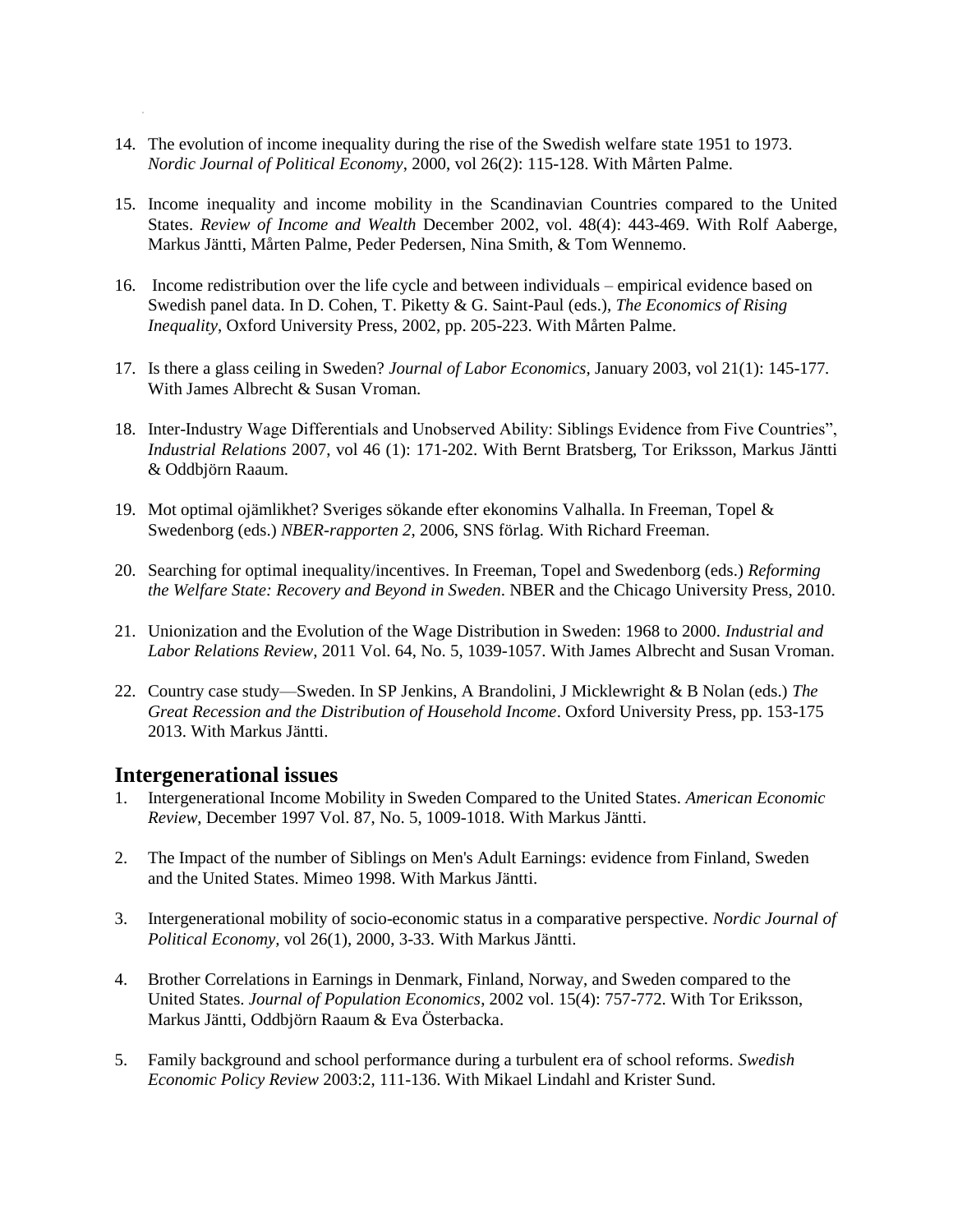- 6. Intergenerational Income Mobility in Permanent and Separated Families. *Economics Letters* 2003, vol. 80 (2): 239-246. With Laura Chadwick.
- 7. Family Structure and Labour Market Success: The Influence of Siblings and Birth Order on the Earnings of Young Adults in Finland, Norway and Sweden. In Miles Corak (ed.) *Generational Income Mobility in North America and Europe*. Cambridge: Cambridge University Press. 2004, 207-225. With Tor Eriksson, Markus Jäntti, Oddbjörn Raaum & Eva Österbacka.
- 8. Intergenerational Effects in Sweden: What can we Learn from Adoption Data? IZA DP No. 1194, 2004. [www.iza.org.](http://www.oza.org/) With Mikael Lindahl and Erik Plug.
- 9. Influences of Nature and Nurture on Earnings Variation: A Report from a Study of Various Sibling Types in Sweden. In *Unequal Chances: Family Background and Economic Success,* edited by Samuel Bowles, Herbert Gintis and Melissa Osborne. Princeton University Press. 2005. With Markus Jäntti and Gary Solon.
- 10. The Origins of Intergenerational Associations: Lessons from Swedish Adoption Data. *Quarterly Journal of Economics,* 2006 vol. CXXI, issue 3, August, 999-1028. With Mikael Lindahl and Erik Plug.
- 11. Nature and Nurture in the Intergenerational Transmission of Socioeconomic Status: Evidence from Swedish Children and Their Biological and Rearing Parents. *B. E. Journal of Economic Analysis and Policy (Advances)*, vol. 7 (issue 2). With Markus Jäntti and Gary Solon. <http://www.bepress.com/bejeap/vol7/iss2/art4>
- 12. Family Background and Income and during the Rise of the Welfare State: Brother Correlations in Income for Swedish Men Born 1932-1968. *Journal of Public Economics* 2009, 93(5-6), 671-680. With Markus Jäntti and Matthew Lindquist.
- 13. Intergenerational Income Mobility and the Role of Family Background, in *Oxford Handbook of Economic Inequality* (editors: Salverda, Nolan and Smeeding). Oxford University Press, 2009. With Markus Jäntti.
- 14. What More than Parental Income, Education and Occupation? An Exploration of What Swedish Siblings Get from Their Parents. *The B. E. Journal of Economic Analysis & Policy:* Vol. 10: Iss. 1(Contributions) Article 102, 2010. With Lena Lindahl and Matthew Lindquist. <http://www.bepress.com/bejeap/vol10/iss1/art102>
- 15. Intergenerational Top Income Mobility in Sweden: Capitalistic Dynasties in the Land of Equal Opportunities. *Journal of Public Economics*, 96 (2012), 474-484. With Jesper Roine and Daniel Waldenström.
- 16. IQ and Family Background: Are Associations Strong or Weak? *The B. E. Journal of Economic Analysis & Policy: Vol. 10 : Iss. 1 (Contributions), Article 2.* With Karin Hederos Eriksson and Markus Jäntti. <http://www.bepress.com/bejeap/vol10/iss1/art2>
- 17. Education and Family Background: Mechanisms and Policies, *Handbook in the Economics of Education* vol 3, EA Hanushek, S Machin and L Woessmann (es.), The Netherlands: North Holland, 2011, pp. 201-247. With Kjell Salvanes.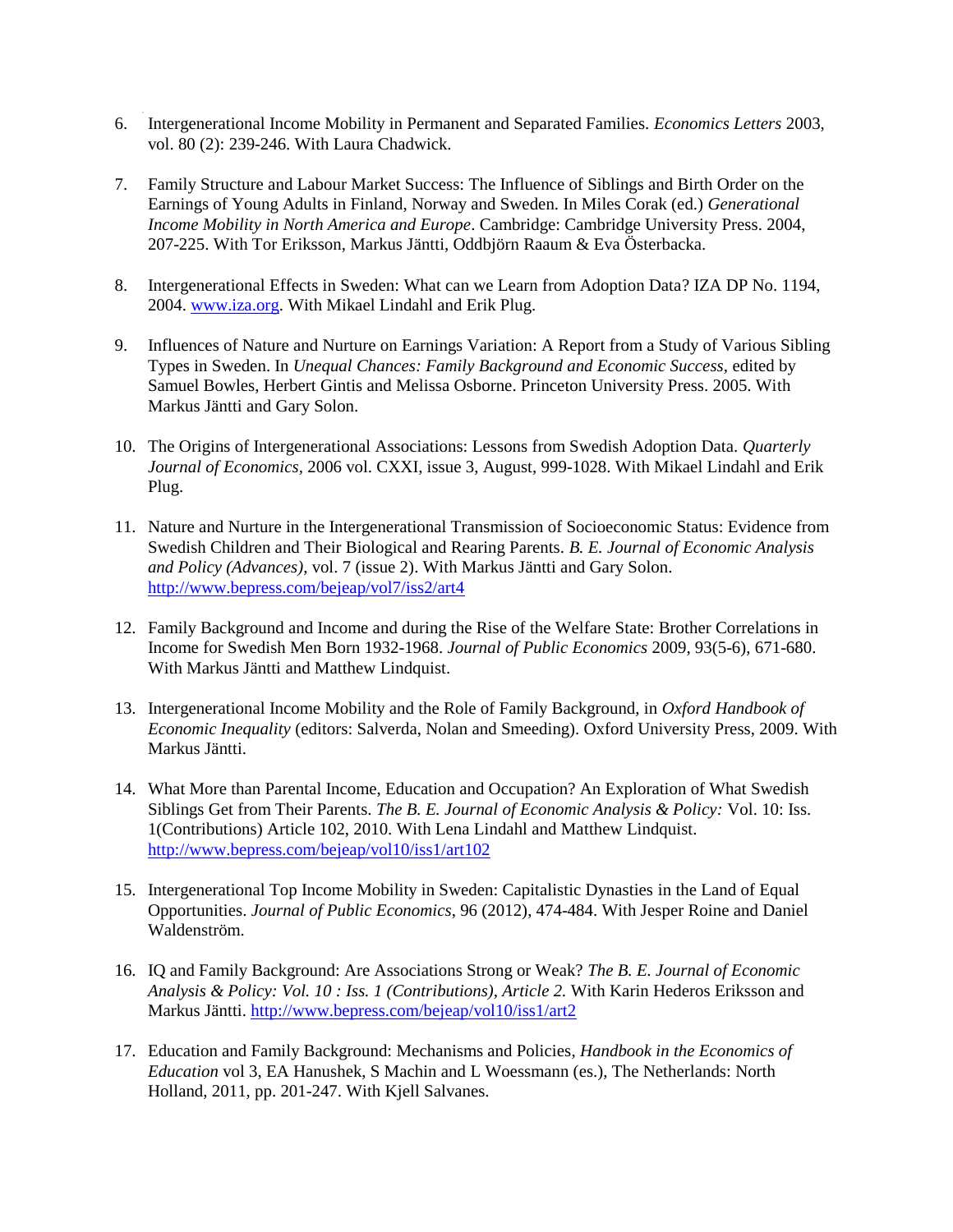- 18. Equality of Opportunity and the Distribution of Long-Run Income in Sweden. *Social Choice and Welfare*, 2012, Vol. 39: 675-696. With Markus Jäntti and John Roemer.
- 19. The Role of Mothers and Fathers in Providing Skills: Evidence from Parental Deaths. IZA DP No. 5425. [www.iza.org.](http://www.iza.org/) With Jérôme Adda and Helena Holmlund.
- 20. How important is family background for labour-economic outcomes? *Labour Economics*, 2012, vol. 19: 465-474. With Markus Jäntti.
- 21. Parental Education Gradients in Sweden. In *From Parents to Children*, edited by John Ermisch, Markus Jäntti and Timothy Smeeding. Russell Sage Foundation 2012. With Markus Jäntti & Martin Nybom.
- 22. The Role of Parental Income over the Life Cycle: A Comparison of Sweden and the UK. IZA DP No. 7066. [www.iza.org.](http://www.iza.org/) With Markus Jäntti & Martin Nybom.

## **Family economics**

- 1. Does family policy affect fertility? Lessons from Sweden. *Journal of Population Economics.* 2006, vol. 19(1): 3-24.
- 2. The educational attainment of adopted children born abroad: Swedish evidence. Paper presented at the ESPE-2001 meeting. With Katarina Richardson.
- 3. Parental Separation and Children's Educational Attainment: A Siblings Analysis on Swedish Register Data. With Marianne Sundström. *Economica* 2006 vol. 73 (November), pp. 605-624.
- 4. [Family Structure and Child Outcomes in the United States and Sweden](http://www.iza.org/en/webcontent/publications/papers/viewAbstract?dp_id=1259). With Donna Ginther & Marianne Sundström. *Journal of Population Economics* 2007 vol. 20 (1): 183-201.
- 5. Does Marriage Matter for Children? Assessing the Causal Impact of Legal Marriage. IZA DP no. 3189, 2007. [www.iza.org.](http://www.iza.org/) With Donna Ginther and Marianne Sundström.
- 6. Children of Unknown Fathers: Prevalence and Outcomes in Sweden. Swedish Institute for Social Research, working paper 6/2011.

## **Textbook**

1. *Arbetsmarknaden.* Swedish textbook in labour economics. With Per-Anders Edin, Bertil Holmlund & Eskil Wadensjö, SNS Förlag 1996, second edition 2000, third edition 2006.

#### **Descriptive analysis of labor markets and labor market statistics**

- 1. How is the Burden of Unemployment Distributed? A Presentation and Discussion of Data from the Labor Force Survey, *Statistical Review* 1978:1. In Swedish, with an English summary.
- 2. The Labor Market Policy A Tentative Evaluation, in *SOU 1978:60.* In Swedish, with J. Johannesson & I. Persson-Tanimura).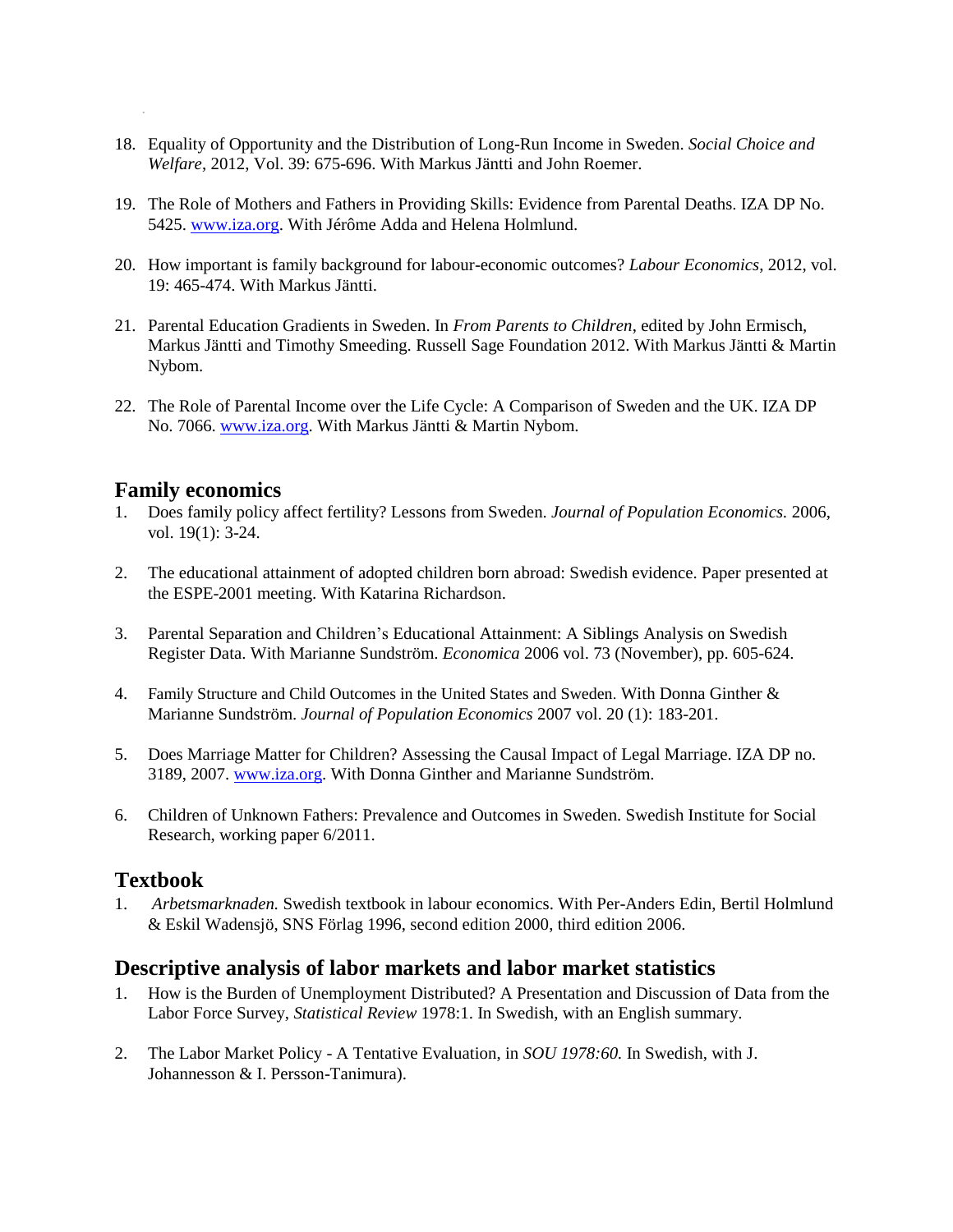- 3. The Statistics Concerning the Labor Market Presentation and Suggestions in *SOU 1978:60*.
- 4. Marginal Employment Subsidies: In *SOU 1978:60* (in Swedish).
- 5. The Measurement of Unemployment in Sweden, *IIM-papers 1979-1d*, International Institute of Management, Berlin.
- 6. Labor Market Policy and Labor Market Development in Sweden during the 1960's and 1970's, *IIM-papers 1979-14*, International Institute of Management, Berlin. With J. Johannesson & I. Persson-Tanimura.
- 7. The Development of Unemployment in Sweden during the 1970's According to New Measure. *Statistical Review* 1981:3 (in Swedish, with an English Summary).
- 8. Youth Employment in Sweden. In *Youth at Work*, edited by B. Reubens, New York 1983 (with I. Persson-Tanimura).
- 9. A Look at the Male-Female Unemployment Differentials in Four Countries. In *Sex Discrimination and Equal Opportunity*, G. Schmid (ed.), Gover Publishing Co Ltd, 1984.
- 10. Actual, Possible and Desired Working Hours Information from HUS-data. Bilaga 3 to *SOU 1989:53* (in Swedish).
- 11. Who receives sick-pay? In *Arbetskraft, arbetsmarknad och produktivitet*, expertrapport nummer 4 till produktivitetsdelegationen, Stockholm 1991. (In Swedish).
- 12. Education & Training What happened in Sweden during the 1990s?, in Labor Market Policy and Job Creation, published by the Embassy of the United States, 1997.
- 13. Measuring the Economic Standard of Disabled People in E Hjelmquist & L Kebbon (eds.), *Methods for studying the living conditions of persons with disabilities*, Stockholm: Socialvetenskapliga forskningsrådet 1998.

# **Public policy discussion and popular science**

- 1. Selective Labor Market Policies: Some Swedish Experiences, *Ekonomisk Debatt* 1980:4 (in Swedish with Bertil Holmlund).
- 2. Can We Accept Natural Unemployment?, *Ekonomisk Debatt* 1981:7 (in Swedish).
- 3. The Rehn/Meidner Policy Proposal and the Actual Policy in *Arbetsmarknadspolitiken under debatt*, Liber förlag, 1982. In Swedish.
- 4. Why Labor Market Policy?, *Ekonomisk Debatt 1984:4, 230-241.* In Swedish.
- 5. Necessary Unemployment? in *Forskning och Framsteg* 1985:2. In Swedish.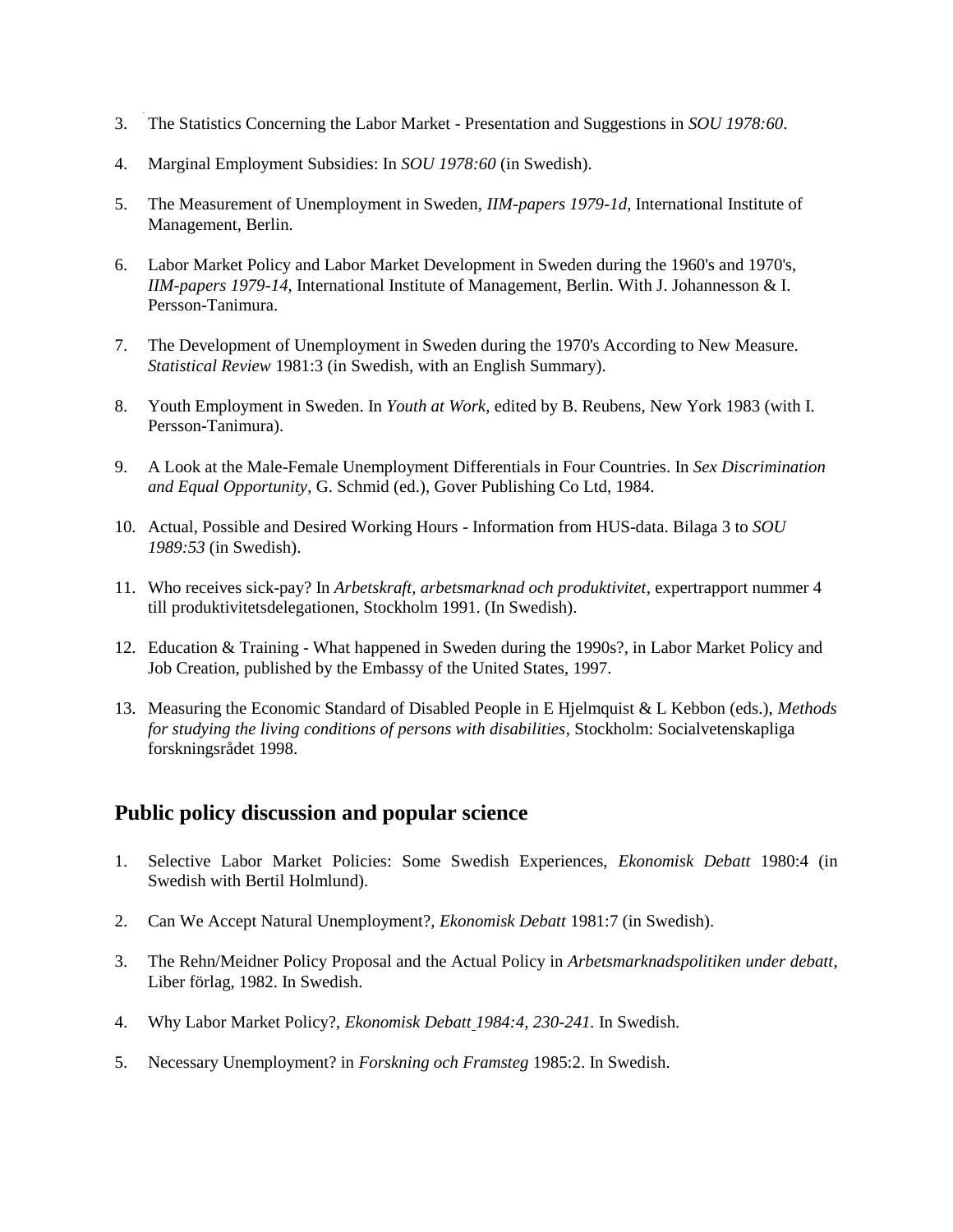- 6. Unemployment Insurance: A Comment, *The Geneva Papers on Risk and Insurance* Vol: 10 (No. 34, January 1985).
- 7. The Problems of Employment Policy, in *Källa/24*, Forskningsrådsnämnden, 1986 (in Swedish).
- 8. The Institutions of the Labor Market and Structural Change in *Att rätt värdera 90-talet*, The Industrial Institute for Economic and Social Research, 1985 (in Swedish).
- 9. Policies for Labor Market Adjustment in Sweden, Working Paper 1986, Industrial Institute for Economic and Social Research. Stockholm.
- 10. Why Mobility Grants for Unemployed?, *Ekonomisk Debatt* 1987:2 (in Swedish).
- 11. The Financing of Unemployment Compensation, *Ekonomisk Debatt* 1987:8 (in Swedish, with Bertil Holmlund).
- 12. To Meet an Uncertain Future, in *90-talets arbetsmarknad*, Publica, Allmänna förlaget, 1988 (in Swedish).
- 13. What do we Know about the Effects of Labor Market Training? In *Vingarnas Trygghet*, Dialogos, Lund, 1989 (in Swedish).
- 14. Working Hours and the Economic Balance, prepared for SNS Economic Policy Group, 1988 (in Swedish).
- 15. The Swedish Model confronting the 1990s, the 1989 report from the SNS Economic Policy Group. With Carl Hamilton, Ulf Jakobsson, Bengt Jönsson & Hans Tson Söderström, in Swedish.
- 16. I samtidens bakvatten, The 1990 report from the SNS Economic Policy Group. With Lars Bergman, Ulf Jakobsson, Lars Lundberg & Hans Tson Söderström, in Swedish.
- 17. Participation in discussion with Minister of Finance organized by the Swedish Economic Association, printed in *Ekonomisk Debatt* 1990:3. In Swedish.
- 18. Nationalekonomer som syns i debatten och i de vetenskapliga tidskrifterna (Visible Economists: in the public discussion and in the scientific journals), in L. Jonung (ed.) *Ekonomerna i debatten - gör de någon nytta?* Ekerlids Förlag, 1996.
- 19. En tidsbegränsad arbetslöshetsersättning (Unemployment compensation with a limited benefit period), in Johannesson & Wadensjö (ed.) *28 recept mot arbetslösheten*, SNS förlag 1997.
- 20. Välfärdspolitik i kristid håller arbetslinjen? (with Per-Gunnar Edebalk, Rolf Ohlsson & Lars Söderström) SNS förlag 1998.
- 21. Välfärdspolitik i kristid håller arbetslinjen? In *Den gamla socialförsäkringens nya kläder*. Försäkringskasseförbundet nr 1:1999.
- 22. Från dagis till servicehus Välfärdspolitiska Rådets rapport 1999 (with Per-Gunnar Edebalk, Agneta Kruse & Lars Söderström) SNS förlag 1999.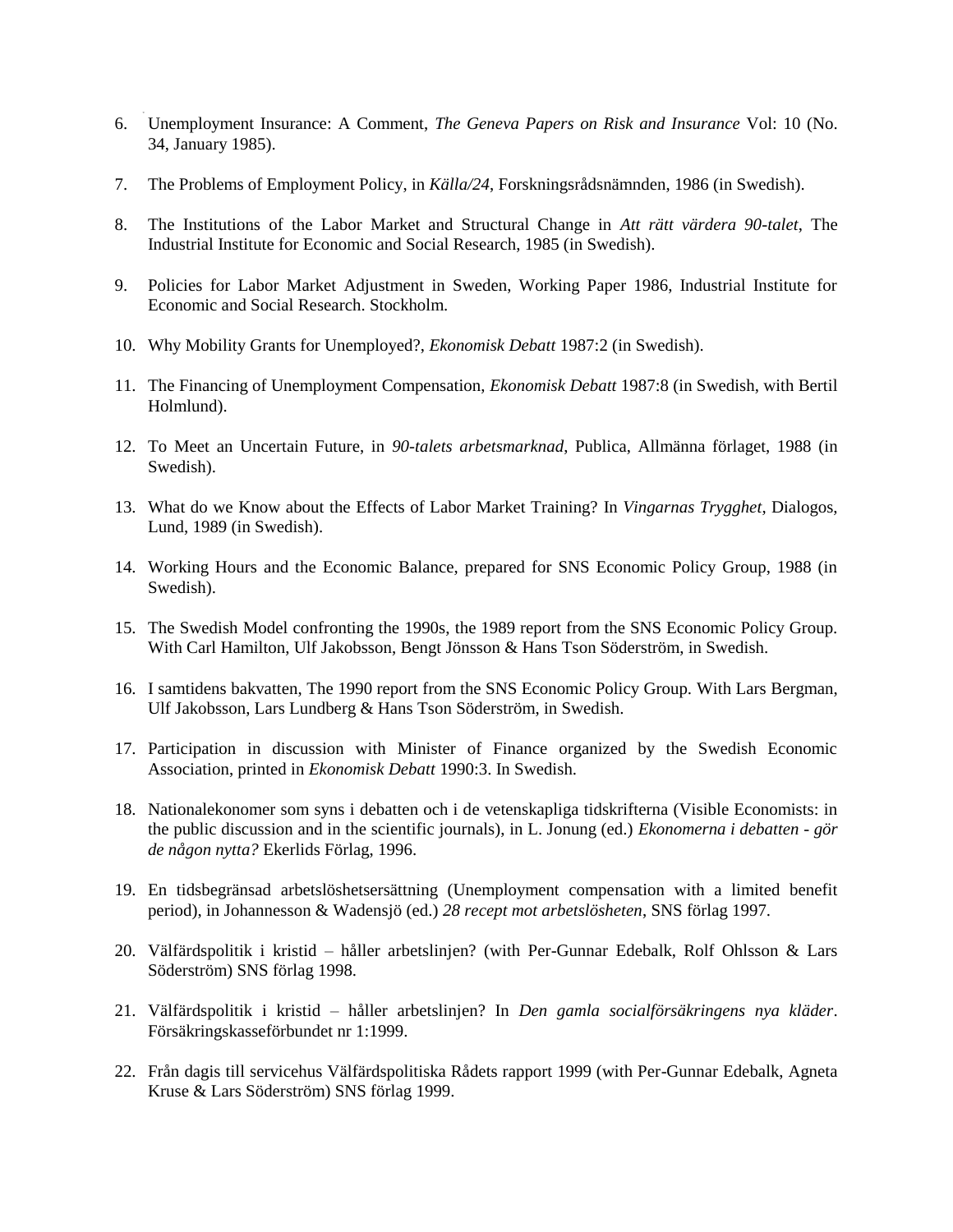- 23. Going different ways: labor market policy in Denmark and Sweden. In Esping-Andersen G & Regini M (eds.) *Why deregulate labour markets*?, Oxford University Press, 2000, pp. 148-180.
- 24. Ny kris i befolkningsfrågan? Välfärdspolitiska Rådets rapport 2001 (with Thomas Aronsson, Lena Edlund and Mårten Palme). SNS förlag 2001.
- 25. Inkomst och familjebakgrund. I *SOFI 1972-2002, en jubileumsskrift*. 2002. Red. Anders Björklund.
- 26 (i). Utbildning och ekonomisk utveckling: vad visar den empiriska forskningen om orsakssambanden? Rapport 2005:1 till ESS, Expertgruppen för studier i samhällsekonomi, vid Finansdepartementet. Med Mikael Lindahl.
- 26 (ii). Education and Economic Development What does empirical research show about causal interrelationships? Report 2005:4 for ESS, Expert Group on Economic Studies at the Minsitry of Finance. With Mikael Lindahl. English version of 26 (i).
- 27. Does a family-friendly policy raise fertility levels?, SIEPS 2007:3.
- 28. Comment of Alison L. Booth: The glass ceiling in Europe: Why are women doing badly in the labour market? *Swedish Economic Policy Review*, 2007, vol 14 (1), pp. 145-149.
- 29. Inkomstfördelningen i Sverige. Välfärdsrapport 2011 från SNS. Med Markus Jäntti. [http://www.sns.se/sites/default/files/vr-2011\\_inlaga\\_0.pdf.](http://www.sns.se/sites/default/files/vr-2011_inlaga_0.pdf)
- 30. Nationalekonomisk toppforskning i Sverige omfattning, lokalisering och inriktning, Ekonomisk Debatt 2014, nr , s. 6-14.<http://www.nationalekonomi.se/sites/default/files/NEFfiler/42-5-ab.pdf>

# **Edited books and journal issues**

- 1. *Välfärd och välfärdsmätning* (Welfare and Welfare Measurement) Yearbook of the Swedish Economic Council 1990 (coeditor Karl-Göran Mäler, in Swedish).
- 2. *Studier av svensk utbildning* (Studies of Swedish education), Yearbook of the Swedish Economic Council 1993 (coeditor Anders Forslund, in Swedish).
- 3. *Unemployment in the Nordic Countries* (coeditor Tor Eriksson), North-Holland, Amsterdam 1996.
- 4. *SOFI 1972-2002, en jubileumsskrift. 2002.*
- 5. *Nordic Economic Policy Review*, issue on Economics of Education. Introductory chapter entitled Economics of Education: Policies and Effects with co-author Fredriksson.

# **Other stuff**

1. An Energy Forecasting Model for Sweden, *Statens Industriverk PM 1976:6*, chapter VIII.